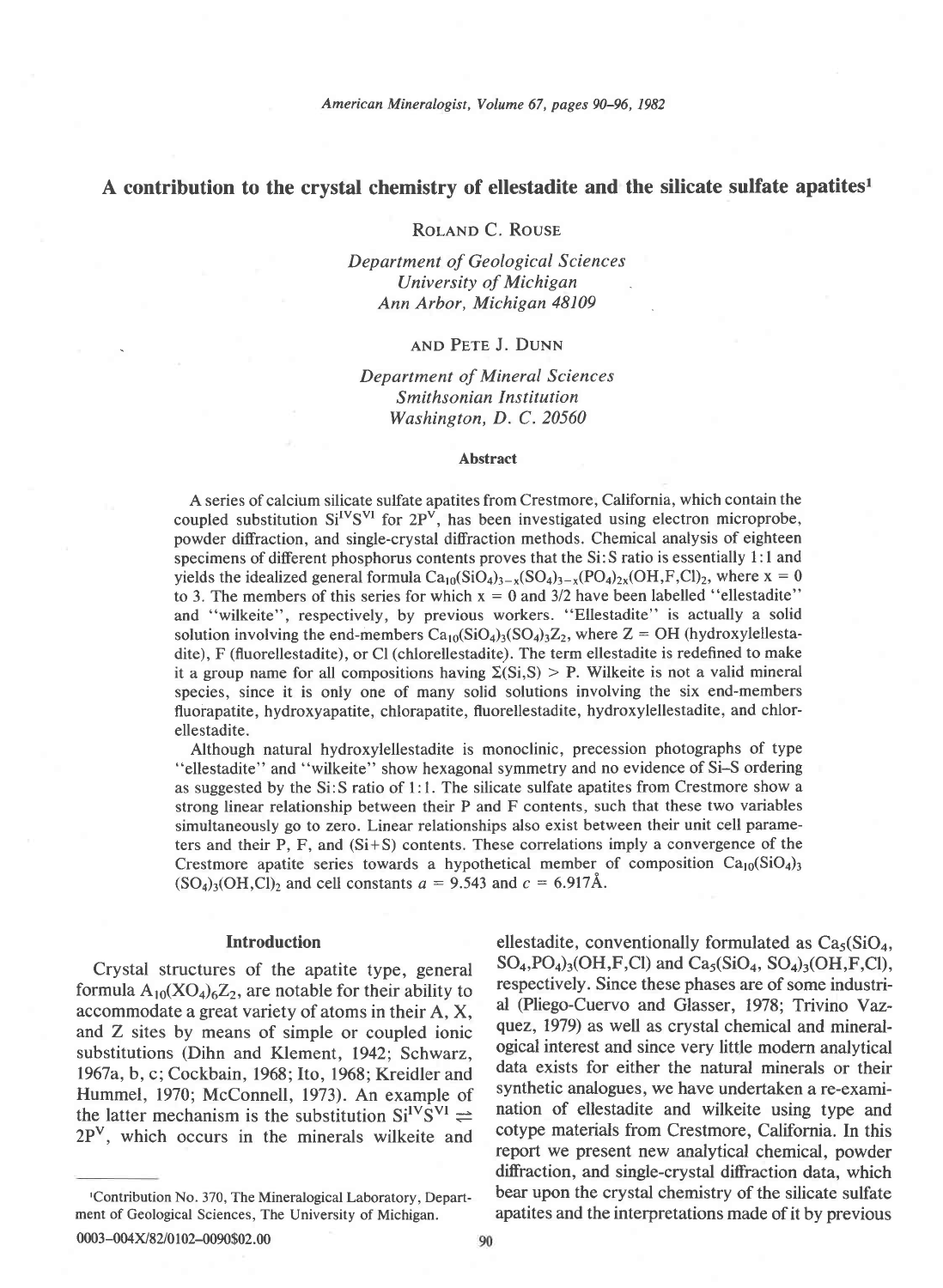investigators. Nomenclatural changes were approved prior to publication by the Commission on New Minerals and Mineral Names, I.M.A.

#### Historical review

The replacement of a substantial portion  $(\sim 50\%)$ of the  $PO_4$  by  $(SiO_4, SO_4)$  in a new mineral of the apatite group was reported by Eakle and Rogers (1914) in their description of wilkeite from Crestmore. This was the first example of a coupled atomic substitution in an apatite structure to be recognized as such. Additional data on wilkeite were given by Rogers (1929), McConnell (1937, 1938), and Taylor (1953), who showed the supposed mineral crestmoreite to be a submicroscopic intergrowth of wilkeite and the calcium silicate hydrate, tobermorite. More recently, wilkeite has been reported from Timna', Israel (Würzberger, 1970), Takiue, Japan (Harada et al., 1971), and the Adirondack Mountains of New York (J. W. Valley, personal communication). Apatites containing a few percent  $SiO<sub>2</sub>$  and  $SO<sub>3</sub>$  occur at other localities, e.g., the Rhineland (Brauns, 1916) and the Ural and Aldan regions of the Soviet Union (Vasileva, 1958), but these are better termed silicatian sulfatian apatites rather than wilkeite. In fact, as we shall later show, the name wilkeite is itself superfluous and should be discarded.

Ellestadite was also first described from Crestmore by McConnell (1937), who distinguished it from wilkeite chiefly on the basis of chemical composition. Whereas type wilkeite had 20.85%  $P_2O_5$ , McConnell found a specimen with only 3.06% P<sub>2</sub>O<sub>5</sub> and called it ellestadite. No difference in paragenesis or space group symmetry was evident for ellestadite and the mineral is visually indistinguishable from wilkeite. The crystal chemistry of ellestadite, wilkeite, and intermediate compositions was further explored by McConnell (1938). Dihn and Klement (1942) synthesized the pure compounds  $Ca_{10}(SiO_4)_3(SO_4)_3F_2$  and  $Ca_{10}(SiO_4)_3$  $(SO<sub>4</sub>)<sub>3</sub>(OH)<sub>2</sub>$ , which we shall call fluorellestadite and hydroxylellestadite, respectively, along with a number of other exotic apatite isotypes containing  $PO<sub>4</sub>$ , SiO<sub>4</sub>, and SO<sub>4</sub> in various proportions, some of which deviated from the ideal  $A_{10}(XO_4)_6Z_2$  stoichiometry. Pliego-Cuervo and Glasser (1978) synthesized a third ellestadite-like phase,  $Ca_{10}(SiO<sub>4</sub>)$ <sub>3</sub>  $(SO<sub>4</sub>)<sub>3</sub>Cl<sub>2</sub>$ , which we shall call chlorellestadite. Further developments along these lines appear in papers by Schwarz (1967a, b, c), Ito (1968), and Kreidler and Hummel (1970).

The term "hydroxylellestadite" was introduced by Harada et al. (1971) to denote an impure form of  $Ca_{10}(SiO<sub>4</sub>)<sub>3</sub>(SO<sub>4</sub>)<sub>3</sub>(OH)<sub>2</sub>$ , which occurs at Doshinkubo in the Chichibu mining district of Japan. The new mineral was found to be crystallographically and chemically similar to ellestadite, except for the fact that  $OH > (F + Cl)$ , and the space group was assigned as  $P6<sub>3</sub>/m$  on the basis of precession photographs. More recently, however, Sudarsanan (1980) has reported natural hydroxylellestadite to be monoclinic-pseudohexagonal with space group  $P2_1/m$  and a  $= 9.476(2), b = 9.508(2), c = 6.919(1)$ Å, and  $\gamma =$  $119.53(2)$ <sup>o</sup>. The monoclinic cell is not of the same type as that found in monoclinic phosphate apatites, since the latter is a supercell having  $b = 2a$  and  $\gamma =$ 120.0' (Young, 1975). Whether all hydroxylellestadites are monoclinic remains an open question. Sudarsanan's results were obtained from one crystal and it is possible that, like hydroxyapatite, some crystals are monoclinic and others hexagonal.

Trivino Yazquez (1979) reported ellestadite as a constitutent of the incrustations formed in cement heat-exchange cyclones. He further stated that the thermal decomposition of ellestadite in the presence of potassium yields a "K ellestadite" of probable formula  $Ca_{10}KSi_3S_2O_{22}F$ . The existence of this compound remains unproven as of this writing.

#### **Experimental**

Chemical analysis of eighteen silicate sulfate apatites including type ellestadite and cotype wilkeite are presented in Table 1. All analyses were performed on an ARL-SEMQ electron microprobe using an operating voltage of 15 kV, a beam current of  $0.15 \mu A$ , and the following standards: hornblende for Si; fluorapatite for P, Ca, and F; scapolite for Cl; and celestine for S. The data were corrected using Bence-Albee factors. The low summations in Table I are due mostly to the fact that  $CO<sub>2</sub>$  and  $H<sub>2</sub>O$  were not determined. Published values for these two components are  $2.10\%$  CO<sub>2</sub> and a trace of H<sub>2</sub>O in wilkeite (Eakle and Rogers, 1914) and  $0.61\%$  CO<sub>2</sub> and  $0.63\%$  H<sub>2</sub>O in ellestadite (McConnell, 1937). Although McConnell reported minor quantities of MgO, MnO,  $Al_2O_3$ , and Fe<sub>2</sub>O<sub>3</sub> (<0.5% each with the Fe and Al attributed to admixed vesuvianite) in ellestadite, our specimens show traces of Mn as the only other detectable element of atomic number greater than nine.

Single-crystal fragments of type ellestadite  $(NMNH$  #103072) and cotype wilkeite  $(NMNH)$ #95685) were examined by the precession method.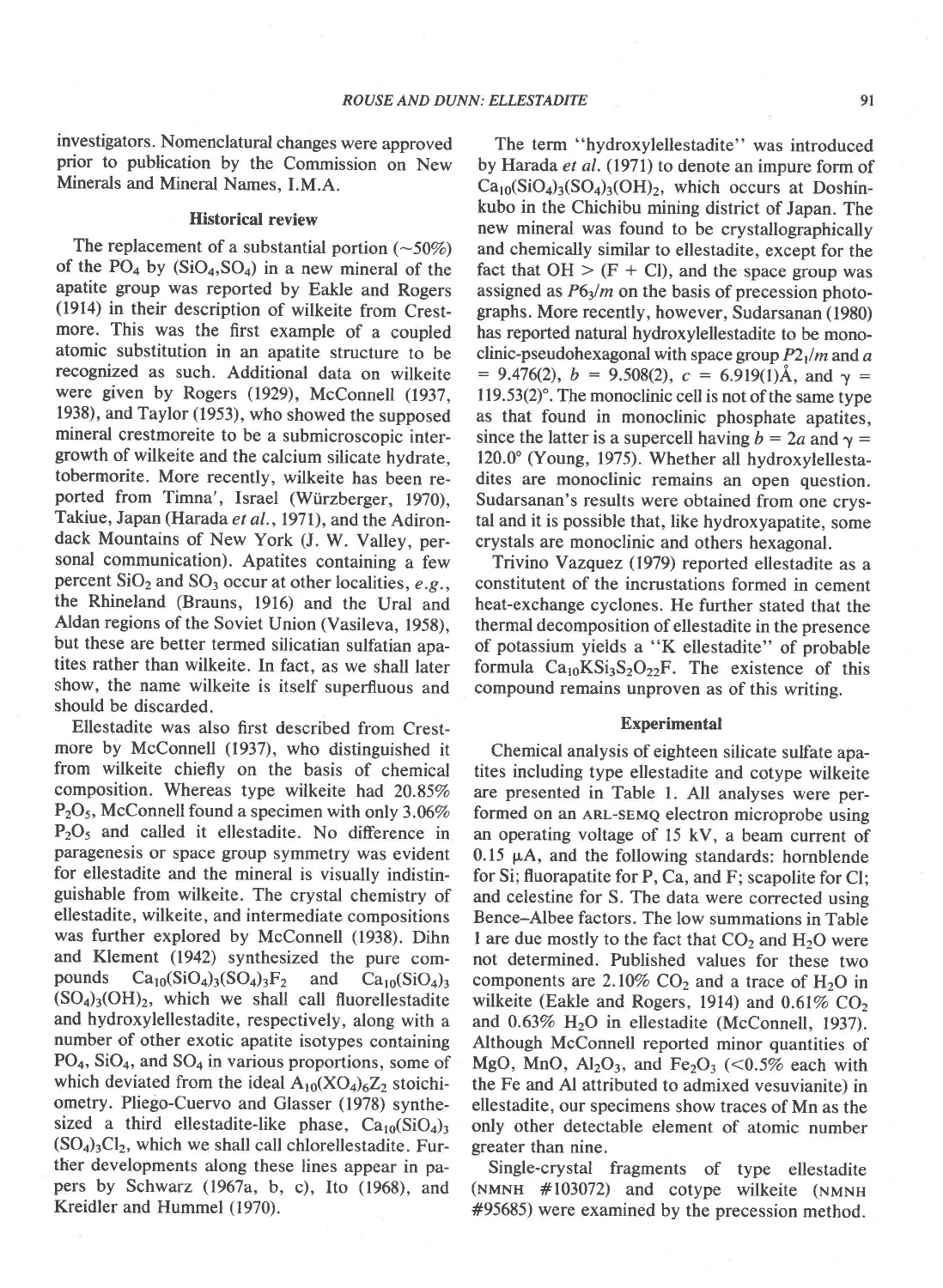| NMNH #    | Si0 <sub>2</sub> | Ca <sub>0</sub> | 50 <sub>3</sub> | $P_2O_5$ | F    | C1   | $0 = F.C1$ | Total    |
|-----------|------------------|-----------------|-----------------|----------|------|------|------------|----------|
| B17219    | 3.8              | 55.5            | 4, 2            | 33.1     | 2.6  | 0.5  | 1.2        | 98.5     |
| R5256     | 4.1              | 55.5            | 5.1             | 33.0     | 2.8  | 0.5  | 1.3        | 99.7     |
| 95685     | 9.4              | 55.2            | 11.7            | 18.2     | 1.6  | 0.8  | 0.8        | 96.1     |
| 94033-3   | 9.6              | 55.9            | 12.7            | 18.1     | 1.3  | 0.8  | 0.7        | 97.7     |
| 94463     | 10.1             | 55.8            | 13.9            | 16.4     | 1.3  | 0.7  | 0.7        | 97.5     |
| 94033-2   | 10.8             | 55.5            | 14.0            | 15.6     | 1.2  | 0.7  | 0.7        | 97.1     |
| 93417     | 10.8             | 54.7            | 14.3            | 15.0     | 1.3  | 0.7  | 0.6        | 96.2     |
| 94416     | 11.4             | 55.2            | 14.5            | 14.2     | 1.1  | 0.8  | 0.6        | 96.6     |
| C4050     | 11.1             | 55.1            | 14.9            | 13.8     | 1,2  | 0.7  | 0.7        | 96.1     |
| R18742    | 11.5             | 55.0            | 14.7            | 13.4     | 1.1  | 0.8  | 0.6        | 95.9     |
| 94033-1   | 12.9             | 55.2            | 17.3            | 9.9      | 0.8  | 0.8  | 0.5        | 96.4     |
| C4105     | 12.8             | 54.7            | 16.6            | 9.8      | 0.9  | 0.8  | 0.5        | 95.1     |
| 87287     | 14.1             | 55.8            | 17.7            | 8.8      | 0.7  | 1.0  | 0.6        | 97.5     |
| R9217-1   | 15.5             | 55.7            | 20.4            | 4.7      | 0.4  | 0.4  | 0.3        | 96.8     |
| R9213     | 16.0             | 55.4            | 21.0            | 4.3      | 0.4  | 0.5  | 0.3        | 97.3     |
| R9217-3   | 16.2             | 55.3            | 19.9            | 3.8      | 0.3  | 0.5  | 0.2        | 95.8     |
| R9215     | 16.2             | 56.3            | 20.9            | 3.8      | 0,4  | 0.5  | 0.3        | 97.8     |
| 103072    | 16.8             | 55.7            | 21.2            | 3, 2     | 0, 3 | 1.7  | 0.5        | 98.4     |
| Theoryt   | 17.41            | 54.12           | 23.18           |          |      | 6.84 | 1.55       | 100.0    |
| Theorytt  | 17,98            | 55.90           | 23.94           |          | 3,78 |      | 1.60       | 100.0    |
| Theoryttt | 18.05            | 56.12           | 24.04           |          |      |      |            | $100.0*$ |

Table l. Electron microprobe analyses of silicate sulfate apatites from Crestmore, California

Zero and upper level photographs of both minerals show no deviation from the expected  $6/m$  Friedel symmetry, indicating space group  $P6_3$  or  $P6_3/m$ when the extinctions are taken into account. and no evidence of monoclinic superstructure reflections. The Debye-Scherrer powder data in Table 2 were obtained with a 114.6 mm diameter camera and an

Table 2. Powder X-ray diffraction data for type ellestadite and wilkeite

|                                                                                | Ellestadite                  |                                                                           | Wilkeite                     |                                                                         |                                 |  |                               | Ellestadite                    |                                                                                             | Wilkeite                |                                                                                            |                                        |
|--------------------------------------------------------------------------------|------------------------------|---------------------------------------------------------------------------|------------------------------|-------------------------------------------------------------------------|---------------------------------|--|-------------------------------|--------------------------------|---------------------------------------------------------------------------------------------|-------------------------|--------------------------------------------------------------------------------------------|----------------------------------------|
| I                                                                              | $d_{obs}$                    | $d_{ca1}$                                                                 | $d_{\text{obs}}$             | $d_{ca1}$                                                               | hke                             |  | 1                             | $d_{\rm obs}$                  | $d_{cal}$                                                                                   | $d_{\rm obs}$           | $d_{ca1}$                                                                                  | hke                                    |
| $\overline{2}$<br><1<br>$\le$ $\le$ $\ge$<br>$\mathbf{1}$                      | 8.28<br>5.30<br>4.74<br>4.14 | 8.25<br>5,30<br>4,76<br>4.13                                              | 8.26<br>5.27<br>4,76<br>4.14 | 8,21<br>5.28<br>4.74<br>4.11                                            | 100<br>101<br>110<br>200        |  | 4<br>ĩ<br>ı<br>ı              |                                | 1.855 1.854<br>1.826 1.826<br>1,801 1.801<br>1.772 1.772                                    |                         | 1.847 1.849<br>1.818 1.817<br>1,792 1.792<br>1.764 1.764                                   | 213<br>321<br>410<br>402               |
| <1                                                                             | 3.927                        | 3.923                                                                     | 3.920                        | 3.908                                                                   | 111                             |  | $\overline{\phantom{a}}$      |                                | 1,727 1,728                                                                                 |                         | 1.726 1.726                                                                                | 004                                    |
| 5<br>1<br>$\overline{c}$<br>10<br>4                                            |                              | 3.458 3.457<br>3.180 3.188<br>3, 116 3, 119<br>2.843 2.843<br>2.800 2.798 | 3.181                        | 3.456 3.453<br>3.183<br>3.105 3.103<br>2.833 2.831<br>2.786 2.791       | 002<br>102<br>210<br>211<br>112 |  | $\leq$ 1<br>$\le$ $\le$ $\le$ | 1.660<br>1.625<br>$<<1b$ 1.554 | 1.661<br>1.657<br>1.625<br>1.624<br>1.560<br>1.548                                          | 1.653<br>1.618<br>1.550 | 1,653<br>1.651<br>1,622<br>1,619<br>1.552<br>1.540                                         | 322<br>223<br>114<br>313<br>420<br>331 |
| $\overline{7}$<br>$\overline{3}$<br>$\lt$ $\lt$ $\geq$<br><1<br>$\overline{3}$ | 2.651<br>2.558<br>2.309      | 2.751 2.751<br>2.650<br>2.556<br>2.316<br>2.286 2.289                     |                              | 2.736 2.737<br>2.648 2.642<br>2.546 2.544<br>2.301 2.308<br>2.275 2.277 | 300<br>202<br>301<br>212<br>310 |  | <1                            | $<<1b$ 1.514                   | $\frac{1.521}{1.512}$<br>1,488 1.490<br>$1.462\begin{array}{cc} 1.464 \\ 1.463 \end{array}$ | 1.512<br>1.461          | 1.514<br>1.509<br>1.485 1.483<br>1,460<br>1.458                                            | 421<br>214<br>502<br>304<br>323        |
| -1<br><1<br>$<<$ ]<br>4<br>$\overline{\mathbf{c}}$                             |                              | 2.173 2.173<br>2.075 2.075<br>2.010 2.012<br>1.964 1.962<br>1.908 1.908   |                              | 2.163 2.163<br>2.069 2.070<br>2.007 2.008<br>1.956 1.954<br>1,900 1,901 | 311<br>113<br>203<br>222<br>312 |  | $\leq$ 1<br><<1               | 1,420                          | 1,448 1,449<br>1.422<br>1.419                                                               |                         | 1.443 1.442<br>$1.418\begin{array}{ c c c }\n1.415 \\ \hline\n1.414\n\end{array}$<br>1.414 | 511<br>422<br>413                      |

Samples used: NMNH #103072 (ellestadite) and NMNH #95685 (wilkeite) l14.6 mm Debye-Scherrer camera, Si internal standard, CuKα radiation<br>visually estimated intensities, b = broad line NBS silicon ( $a = 5.43088\text{\AA}$ ) internal standard. The d-values represent a considerable improvement over those previously published for ellestadite and wilkeite. In addition, unit cell parameters for five of the chemically analyzed specimens (but not for the same crystals which had been analyzed) were calculated from the powder data using a silicon internal standard. These were refined by the method of least-squares assuming hexagonal symmetry. The results appear in Table 3.

#### Results and discussion

#### Chemical composition

The chemical formula assigned to ellestadite in most reference books is  $Ca<sub>5</sub>(SiO<sub>4</sub>, SO<sub>4</sub>)<sub>3</sub>(OH, F, Cl)$  or some variant thereof. All of them are derived from the only published analysis of this mineral by Ellestad in McConnell (1937). A new computation of the unit cell contents using our refined cell parameters and Ellestad's analysis recalculated to 100% after deducting Ca, Mg, Fe, and Al due to vesuvianite yields  $[Ca_{10.01}Mg_{0.06}]_{\Sigma10.07}[(SiO_4)_{2.85} (SO_4)_{2.64}]$  $(PO_4)_{0.44}(CO_3)_{0.14}]_{\Sigma 6.07}[(OH)_{0.51}F_{0.31}Cl_{0.47}]_{\Sigma 1.29}$ . Our partial chemical analysis of type ellestadite (Table 1) is consistent with this result. In the above formula all of the carbon has been allotted to the phosphorus site, McConnell's allotment of some to the calcium site as  $C^{4+}$  being chemically unrealistic. Carbonate ion may also be situated in the Z (hahde) site according to Young (1975), but this would not alleviate the apparent deficit of 0.7 atom in  $\Sigma(OH, F, Cl)$ . The source of the deficit may be an error in the determination of H<sub>2</sub>O, or the presence of  $O^{2-}$  ions in the Z site as proposed by McConnell (1937), or the existence of atomic vacancies at this site. In fact, a substantial fraction (up to 50%) of the hydroxyl sites may be vacant in biogenic apatites and synthetic hydroxyapatites (Young,  $1975$ ).

Table 3. Unit cell parameters of several silicate sulfate apatites from Crestmore, California

| Sample      | Wt.% P | $(\AA)$  | $(\overline{A})$ |          | C/a    |
|-------------|--------|----------|------------------|----------|--------|
| B17219      | 14.4   | 9.414(2) | 6,896(2)         | 529,2(2) | 0.7327 |
| 95685       | 7.9    | 9,480(2) | 6.905(2)         | 537.5(3) | 0.7284 |
| 93417       | 6.4    | 9.491(2) | 6.906(1)         | 538.8(2) | 0.7276 |
| $94033 - 1$ | 4.3    | 9,498(2) | 6.913(2)         | 540.0(2) | 0.7278 |
| 103072      | 1.4    | 9,530(2) | 6.914(2)         | 543.8(2) | 0.7255 |

Estimated standard deviations in parentheses refer to last digit. NBS silicon internal standard.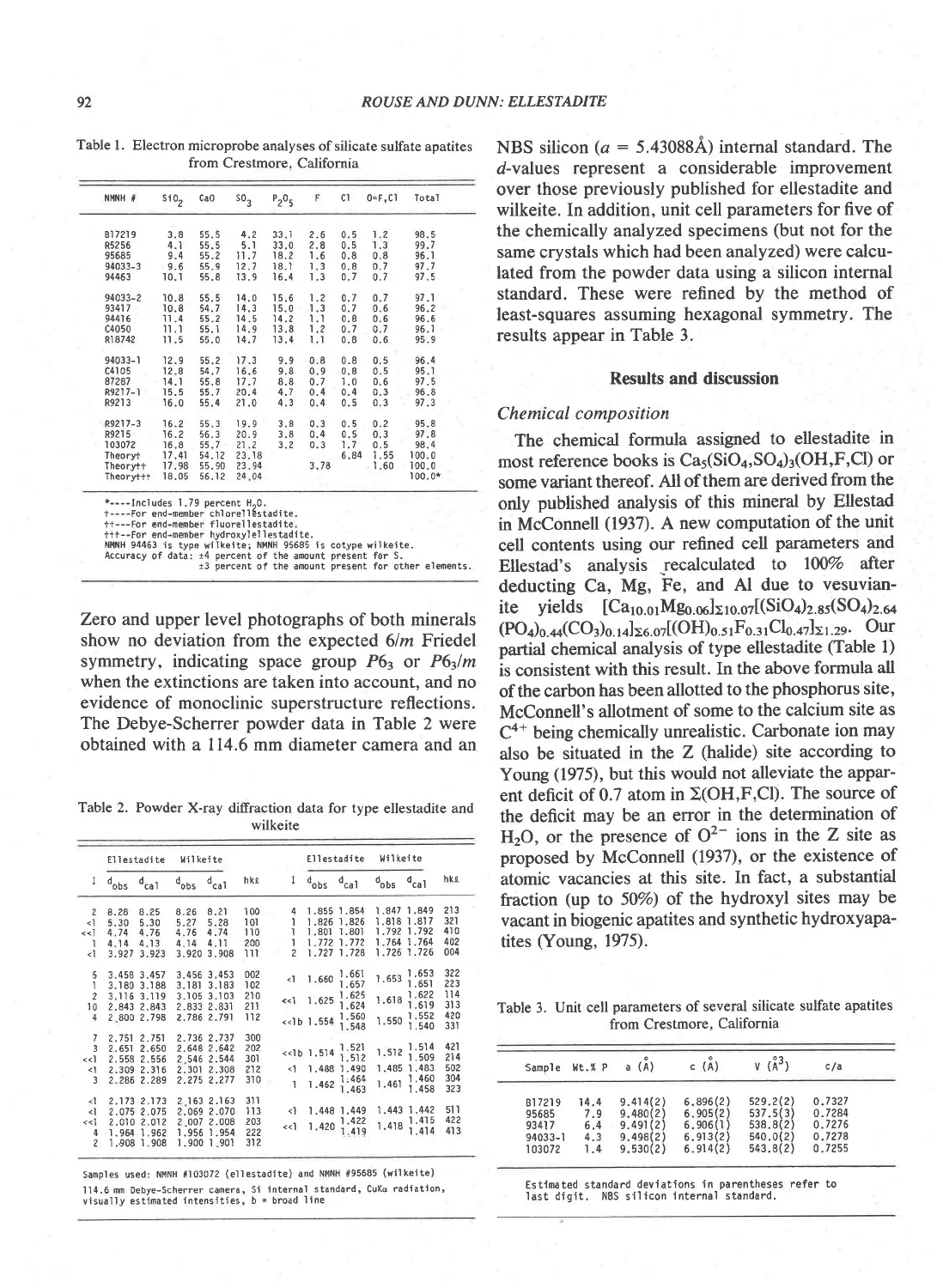A most important feature of the ellestadite formula is the Si:S ratio, which is 28:26 or nearly l:1. Reference to Figure I shows the same to be true of all analyses in Table I, except perhaps for the silicatian sulfatian apatite Bl72l9.If this specimen is excluded, the average deviation from l: I stoichiometry is only 4% and in no case does it exceed 9%. Ignoring the minor  $CO<sub>2</sub>$  content and possible Z site vacancies, the correct structural formula for natural<br>ellestadite is therefore  $Ca_0(SO_0)_{0.05}(SO_0)_{0.05}$ is therefore  $Ca_{10}(SiO<sub>4</sub>)<sub>3</sub>(SO<sub>4</sub>)<sub>3</sub>$  $(OH, F, Cl)_2$ , which is in accord with the tetrahedral anion ratio in the synthetic phases of Dihn and Klement (1942). Extending this to the whole solid solution series in Table 1, the general formula is  $Ca_{10}(SiO_4)_{3-x}(SO_4)_{3-x}(PO_4)_{2x}(OH,F,Cl)_{2}$ , where x varies from 0 (ellestadite) to 3 (apatite). The constancy of the Si:S ratio at 1:l is, of course, a consequence of the necessity to maintain overall electrostatic neutrality in the crystal structure,  $i.e.,$ the average valence of  $SiO_4^{4-}$  and  $SO_4^{2-}$  is the same as the valence of  $PO_4^{3-}$ . Moreover, the mean bond lengths  $Si-O = 1.62\text{\AA}$  in silicates (Liebau, 1972) and  $S-O = 1.47\text{\AA}$  in sulfates (Wuensch, 1972) average to 1.544, which is equal to the mean p-O bond distance in monophosphates (Liebau, 1970).

The presence of  $SiO<sub>4</sub>$  and  $SO<sub>4</sub>$  groups in consistently equal numbers suggests the possibility of silicon-sulfur ordering in the ellestadite structure if not in its more phosphate-rich congeners. If the space group is really  $P6<sub>3</sub>$  or  $P6<sub>3</sub>/m$  as indicated by the precession photographs, no such ordering can occur since all tetrahedrally coordinated atoms must be situated in the same 6-fold equipoint, 6c in  $P6<sub>3</sub>$  or 6h in  $P6<sub>3</sub>/m$ , to be consistent with the apatite structure. However, in the structure of monoclinic hydroxylellestadite (Sudarsanan, 1980), the tetrahedrally coordinated atoms (X) are divided among three 2-fold equipoints and from the variation in X-O distances there does appear to be some degree of silicon-sulfur ordering. Whether the same phenomenon obtains in ellestadite, wilkeite, any of the intermediate compositions, or even in all hydroxylellestadites cannot be determined from the data presently available.

#### Elemental correlations

McConnell (1937) found an unexpected correlation between the elements in the X and Z sites in the silicate sulfate apatites from Crestmore. Specifically, as the phosphorus content decreased toward the ellestadite composition, the fluorine and chlorine

contents decreased and increased, respectively. The converse would, of course, be true for the variation of fluorine and chlorine with  $\Sigma(S_i, S)$ . Reference to Table I shows that there is, in fact, no correlation between phosphorus and chlorine contents. Indeed, the latter element remains nearly constant for all specimens analyzed except for #103072, which is type ellestadite. The mean chlorine content, excluding  $\#103072$ , is 0.7 wt.% with a range of  $\pm 0.3$  wt.%.

There is, however, a strong positive correlation between fluorine and phosphorus as shown in Fig. 2. A linear regression of wt.% F on wt.% P yields the relationship

wt
$$
\% F = 0.03 + 0.18
$$
 wt $\% P$   $r = 0.994$ ,  
(0.04) (0.02)

where  $r$  is the correlation coefficient and the numbers in parentheses are the standard errors of the regression coefficients. The two variables go to zero simultaneously, the apparent residual of 0.03% F being statistically insignificant. It is tempting to speculate that the regression line in Fig. 2 might become somewhat nonlinear in the region above l0% P curving upwards to terminate at the composition point for fluorapatite, which is the theoretical limit for fluorine content. In any case, Figure 2 shows that the composition of the Crestmore silicate sulfate apatite series converges toward a fluo-



Fig. I. Variation of the atomic proportions of silicon with those of sulfur. The slope of the regression line is 0.970 (correlation coefficient  $r = 0.995$ ) indicating that Si:S is essentially 1:1. W and E are composition points of type wilkeite and type ellestadite, respectively.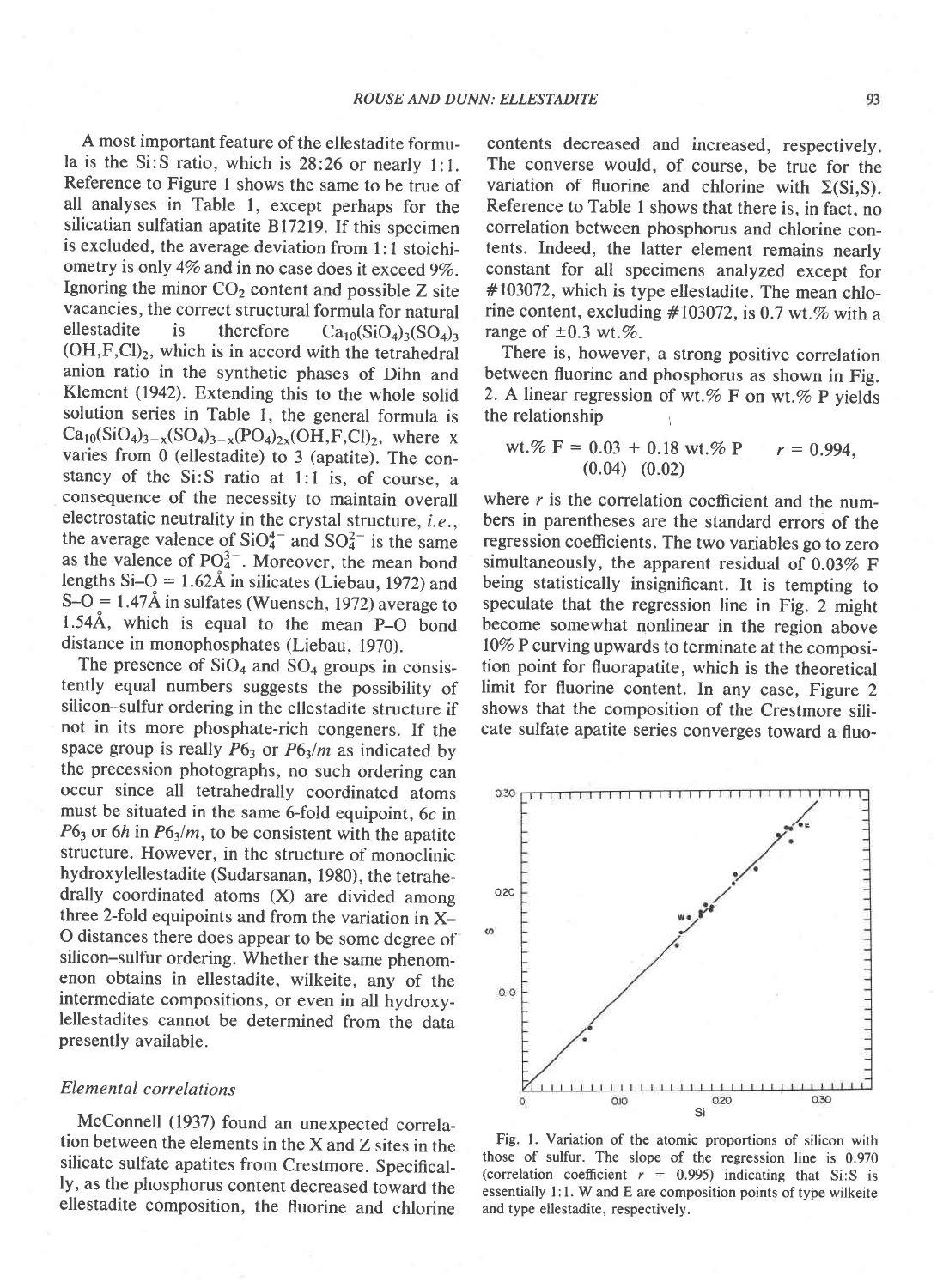

Fig. 2. Variation of wt.% fluorine with wt.% phosphorus. W, E, and FAP are the composition points of type wilkeite, type ellestadite, and pure fluorapatite, respectively.

rine- and phosphorus-free entity,  $Ca_{10}(SiO<sub>4</sub>)_3$  $(SO_4)_3(OH, Cl)_2.$ 

## Cell parameter variations

Comparison of the data in Tables 1 and 3 shows some systematic relationships between the unit cell parameters and chemical composition. Both a and c increase linearly as wt. $%$  P decreases (Figs. 3 and 4), although the latter parameter does so at a much slower rate. Vegard's Law is therefore obeyed by this solid solution series. Here  $a$  and  $c$  have been plotted against wt.% P for convenience; plots against wt.%  $(Si + S)$  and wt.% F are also linear. The regression equations are

 $a = 9.543 - 0.0087$  wt.% P (0.006) (0.0007)  $c = 6.917 - 0.0014$  wt.% P (0.001) (0.0001)  $= -0.990$  $r = -0.985$ 

which at 0% P predict parameters  $a = 9.543$  and  $c = 6.917$ Å for the hypothetical series member  $Ca_{10}(SiO<sub>4</sub>)<sub>3</sub>(SO<sub>4</sub>)<sub>3</sub>(OH,Cl)<sub>2</sub>$  mentioned earlier. Unfortunately, these values cannot be compared to those of pure hydroxylellestadite and chlorellestadite, since cell parameters for the latter compound are unavailable.

The cell constants of the apatite group are known to be affected by substitutions in the A (cation), X (tetrahedral), and Z (halide) sites. According to McConnell (1973), an increasing chlorine content increases a but decreases c, while increasing hydroxyl increases both parameters. LeGeros (1965) found that increasing the amount of carbonate ion in the X site shortens a by about  $0.01\text{\AA}$  for each 1.66 wt.%  $CO<sub>3</sub>$  but lengthens c only slightly. Among the apatite isotypes listed in Table 1, chlorine remains approximately constant and will therefore contribute negligibly to the observed systematic changes in a and c. The only available values for  $CO<sub>2</sub> (0.61\%$  in type ellestadite and  $2.10\%$  in type wilkeite) correspond to decreases of  $0.005$  and  $0.017\text{\AA}$  in a relative to the same compositions without carbonate. Since two  $CO<sub>2</sub>$  determinations are not enough to establish any systematic changes, if any exist, in the carbonate content of the Crestmore silicate sulfate apatites, the effect of  $CO<sub>3</sub>$  ion on their cell dimensions cannot be evaluated at this time.

As noted previously, the Si:S ratio is essentially constant at l:1 and the mean of the effective radii of  $SiO<sub>4</sub>$  and  $SO<sub>4</sub>$  is equal to the effective radius of PO<sub>4</sub>. Thus changes in the (Si,S):P ratio should not affect the size of the unit cell. Moreover. substitutions for calcium in the A site are negligible in the specimens analyzed. This leaves only the increasing degree of OH for F substitution in the Z site and a possible, but unproven, systematic decrease in carbonate content as the principal causes of the increase in a and c as the ellestadite composition is approached.



Fig. 3. Variation of the cell parameter  $a$  with wt.% phosphorus. FAP and HAP represent pure fluorapatite and hydroxyapatite, respectively.



a with wt.% Fig. 4. Variation of the cell parameter c with wt.% fluorapatite and phosphorus. FAP and HAP represent pure fluorapatite and hydroxyapatite, respectively.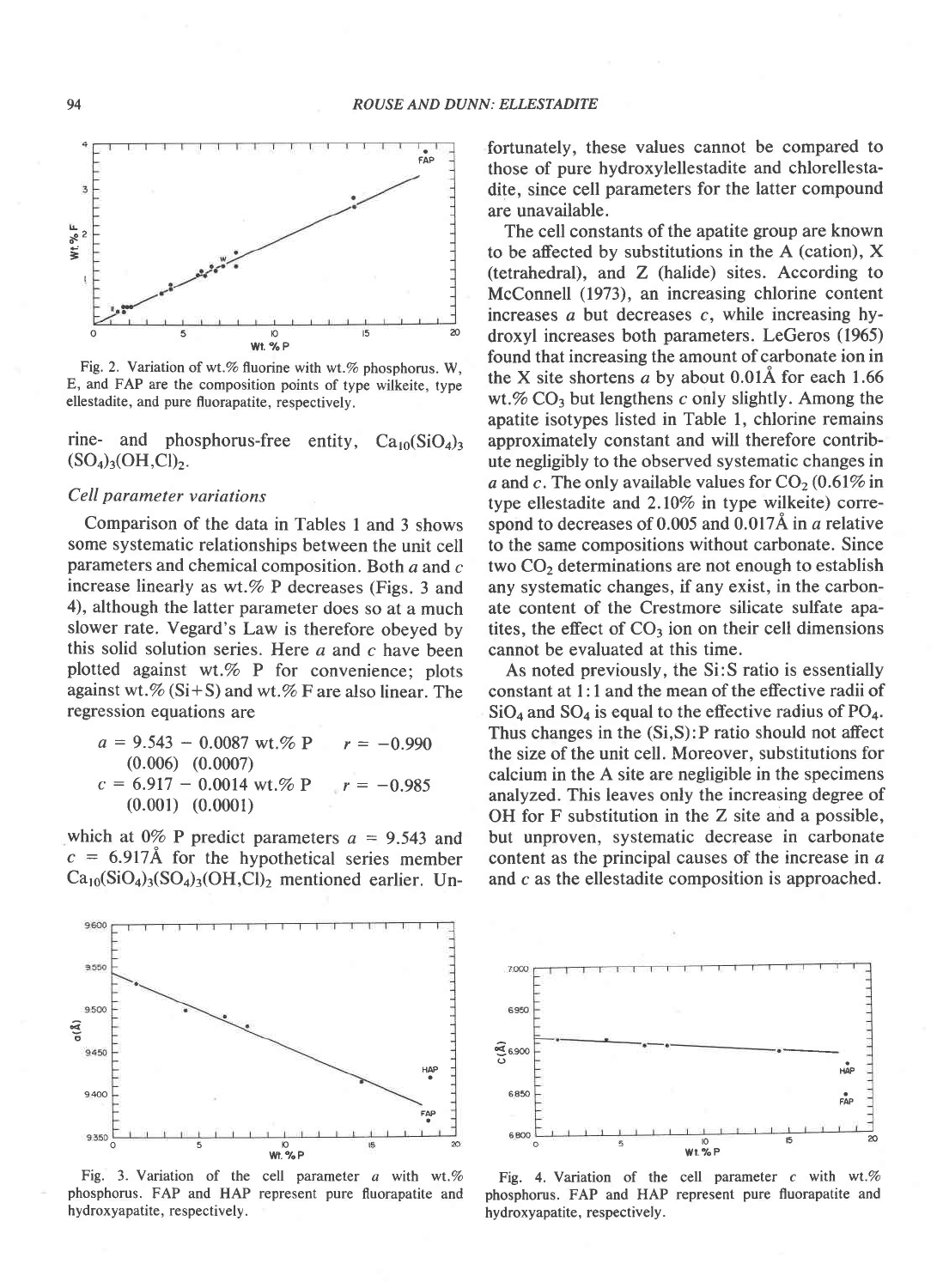#### Nomenclature reyisions

From the foregoing discussion it is apparent that ellestadite and wilkeite are members of several solid solution series involving (Si,S,P,C) and (OH,F, Cl,O?). Neglecting the two minor components, the carbonate and oxide ions (the presence of the latter is problematical), the solid solution relationships among the calcium silicate sulfate apatites are best displayed on a trigonal prismatic composition diagram. The upper triangular face consists of the three pure end-members  $Ca_{10}(SiO<sub>4</sub>)<sub>3</sub>(SO<sub>4</sub>)<sub>3</sub>Z<sub>2</sub>$ , where  $Z = OH$  (hydroxylellestadite), F (fluorellestadite), or Cl (chlorellestadite), while the lower triangular face consists of the end-members  $Ca_{10}(PO_4)_6Z_2$ , where  $Z = OH$  (hydroxyapatite), F (fluorapatite), or Cl (chlorapatite).

Since the atomic ratios in type ellestadite are  $Si: S: P = 28:26:4$  and  $OH: F: Cl = 5:3:5$ , the composition of this mineral falls just below the approximate center of the ellestadite face of the composition prism. The tetrahedral atom ratio in type wilkeite is  $Si: S: P = 16:15:30$  (F and Cl were not determined by Eakle), which places this material somewhere in the median plane of the prism. Note that the composition of wilkeite does not approach that of any of the end-members defined above. Wilkeite is, in fact, merely one of numerous compositions intermediate between the ellestadite and apatite faces. There is therefore no chemical justification for regarding this compound as a distinct mineral species. Moreover, the single-crystal and powder diffraction data indicate that there is noth. ing in the known crystallography of wilkeite to set it apart from other intermediate compositions in the series. Its cell parameters follow the same trends illustrated in Figures 3 and 4 as those of other compositions.

There is one additional difficulty with attempting to maintain the validity of wilkeite as a distinct species. Whereas in the case of ellestadite the type material is well-defined, there exists no exact type specimen of wilkeite. The one designated as the type in Table 1 (NMNH  $#94463$ ) is only one specimen from the type lot. Documentation of the type status of #94463 is inadequate and the correspondence between our chemical analysis of this specimen and the analysis in Eakle and Rogers (1914) is poor. The composition of  $N$ <sub>MNH</sub>  $#95685$  is in better agreement with Eakle's analysis, but the connection between this specimen and his is very tenuous.

In view of the foregoing arguments, it may be asked whether the term "ellestadite" should not also be discarded in favor of fluorellestadite, hydroxylellestadite, and chlorellestadite. We believe that "ellestadite" still has utility as a group name for all of the apatite isotypes of composition  $(Ca.$ ... $\frac{1}{5}$ [(Si,S,P,C)O<sub>4</sub>]<sub>3</sub>(OH,F,Cl) when that composition does not approximate any of the pure endmembers named above. The only restriction is that  $\Sigma(S_i, S)$  must exceed P in atomic percent. Specimens having  $\Sigma(S_i, S) \leq P$  are best termed silicatian sulfatian apatites.

## References

- Brauns, R. (1916) Uber den Apatit aus dem Laacher Seegebiet. Sulfatapatit und Carbonatapatit. Neues Jahrbuch fiir Mineralogie, Geologie und Palaeontologie, Beilage Band, 41, 60-90.
- Cockbain, A. G. (1968) The crystal chemistry of the apatites. Mineralogical Magazine, 36, 654-660.
- Dihn, P. and R. Klement (1942) Isomorphe Apatitarten. Zeitschrift für Elektrochemie und Angewandte Physicalische Chemie, 48, 331-333.
- Eakle, A. S. and A. F. Rogers (1914) Wilkeite, a new mineral of the apatite group, and okenite, its alteration product, from Southern California. American Journal of Science, 4th Series, 37,262-267.
- Harada, K., K. Nagashima, K. Nakao, and A. Kato (1971) Hydroxylellestadite, a new apatite from Chichibu mine, Saitama Prefecture, Japan. American Mineralogist, 56, 1507 l5 18.
- Ito, J. (1968) Silicate apatites and oxyapatites. American Mineralogist, 53, 890-907.
- Kreidler, E. R. and F. A. Hummel (1970) The crystal chemistry ofapatite: Structure fields offluor- and chlorapatite. American Mineralogist, 55, 170-184.
- LeGeros, R. Z. (1965) Effect of carbonate on the lattice parameters of apatite. Science, 206, 403-404.
- Liebau, F. (1970) Phosphorus. l5-A Crystal chemistry. In K. H. Wedepohl, Ed., Handbook of Geochemistry, Vol. II/2, p. 15A1-15A6. Springer-Verlag, Berlin.
- Liebau, F. (1972) Silicon. l4-A Crystal chemistry. In K. H. Wedepohl, Ed., Handbook of Geochemistry, Vol. II/2, p. 14Al-14432. Springer-Verlag, Berlin.
- McConnell, D. (1937) The substitution of  $SiO<sub>4</sub>$  and  $SO<sub>4</sub>$ -groups for  $PO_4$ -groups in the apatite structure; ellestadite, the end member. American Mineralogist, 22, 977-986.
- McConnell, D. (1938) A structural investigation of the isomorphism of the apatite group. American Mineralogist,23, l-19.
- McConnell, D. (1973) Apatite, Its Crystal Chemistry, Mineralogy, Utilization and Biologic Occurrences. Springer-Verlag, New York.
- Pliego-Cuervo, Y. and F. P. Glasser (1978) Phase relations and crystal chemistry of apatite and silicocarnotite solid solutions. Cement and Concrete Research, 8, 519-524.
- Rogers, A. F. (1929) Periclase from Crestmore near Riverside, California, with a list of minerals from this locality. American Mineralogist, 14, 462-469.
- Schwarz, H. (1967a) Verbindungen mit Apatitstruktur. I. Ungewdhnliche Silikatapatite. Inorganic and Nuclear Chemistry Letters, 3, 231-236.
- Schwarz, H. (1967b) Verbindungen mit Apatitstruktur. II. Apatite des Typs  $Pb_6K_4(X^VO_4)_4(X^{VI}O_4)_2$   $(X^V = P, As; X^{VI} =$